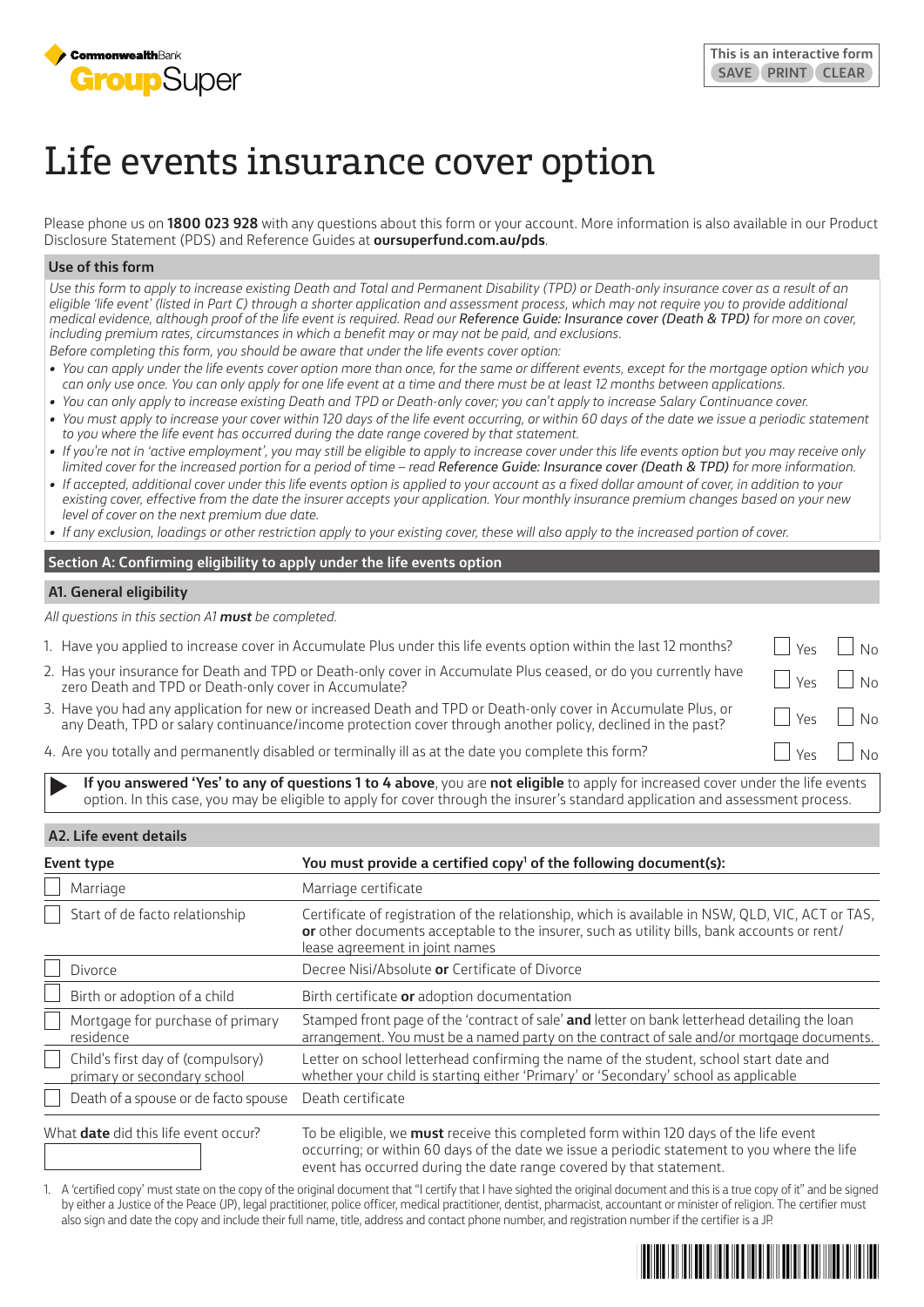| <b>Section B: Member details</b>                                                                                                                                                                                                                                                                                                                                                                                                                                                                                                                                                                                                                                                                                                                                                                                                                                                                                                                                                                               |                                                                                                                                                                                                                                                                                                                                                                                                                                                                                                                                                                                                                                                                                                                                                                                                                                                                                                                                                                                                                                              |  |  |  |  |  |
|----------------------------------------------------------------------------------------------------------------------------------------------------------------------------------------------------------------------------------------------------------------------------------------------------------------------------------------------------------------------------------------------------------------------------------------------------------------------------------------------------------------------------------------------------------------------------------------------------------------------------------------------------------------------------------------------------------------------------------------------------------------------------------------------------------------------------------------------------------------------------------------------------------------------------------------------------------------------------------------------------------------|----------------------------------------------------------------------------------------------------------------------------------------------------------------------------------------------------------------------------------------------------------------------------------------------------------------------------------------------------------------------------------------------------------------------------------------------------------------------------------------------------------------------------------------------------------------------------------------------------------------------------------------------------------------------------------------------------------------------------------------------------------------------------------------------------------------------------------------------------------------------------------------------------------------------------------------------------------------------------------------------------------------------------------------------|--|--|--|--|--|
| Fields marked with an asterisk (*) must be completed.                                                                                                                                                                                                                                                                                                                                                                                                                                                                                                                                                                                                                                                                                                                                                                                                                                                                                                                                                          |                                                                                                                                                                                                                                                                                                                                                                                                                                                                                                                                                                                                                                                                                                                                                                                                                                                                                                                                                                                                                                              |  |  |  |  |  |
| *Account number                                                                                                                                                                                                                                                                                                                                                                                                                                                                                                                                                                                                                                                                                                                                                                                                                                                                                                                                                                                                |                                                                                                                                                                                                                                                                                                                                                                                                                                                                                                                                                                                                                                                                                                                                                                                                                                                                                                                                                                                                                                              |  |  |  |  |  |
| Miss<br>Mr<br>Mrs<br>Ms<br>Other<br>Title:                                                                                                                                                                                                                                                                                                                                                                                                                                                                                                                                                                                                                                                                                                                                                                                                                                                                                                                                                                     | Male<br>Female                                                                                                                                                                                                                                                                                                                                                                                                                                                                                                                                                                                                                                                                                                                                                                                                                                                                                                                                                                                                                               |  |  |  |  |  |
| *Full given name(s)                                                                                                                                                                                                                                                                                                                                                                                                                                                                                                                                                                                                                                                                                                                                                                                                                                                                                                                                                                                            | *Surname                                                                                                                                                                                                                                                                                                                                                                                                                                                                                                                                                                                                                                                                                                                                                                                                                                                                                                                                                                                                                                     |  |  |  |  |  |
|                                                                                                                                                                                                                                                                                                                                                                                                                                                                                                                                                                                                                                                                                                                                                                                                                                                                                                                                                                                                                |                                                                                                                                                                                                                                                                                                                                                                                                                                                                                                                                                                                                                                                                                                                                                                                                                                                                                                                                                                                                                                              |  |  |  |  |  |
| *Postal address                                                                                                                                                                                                                                                                                                                                                                                                                                                                                                                                                                                                                                                                                                                                                                                                                                                                                                                                                                                                |                                                                                                                                                                                                                                                                                                                                                                                                                                                                                                                                                                                                                                                                                                                                                                                                                                                                                                                                                                                                                                              |  |  |  |  |  |
| PО<br>Unit<br>Street<br>Street<br>number<br>number<br>Box<br>name                                                                                                                                                                                                                                                                                                                                                                                                                                                                                                                                                                                                                                                                                                                                                                                                                                                                                                                                              |                                                                                                                                                                                                                                                                                                                                                                                                                                                                                                                                                                                                                                                                                                                                                                                                                                                                                                                                                                                                                                              |  |  |  |  |  |
| Suburb                                                                                                                                                                                                                                                                                                                                                                                                                                                                                                                                                                                                                                                                                                                                                                                                                                                                                                                                                                                                         | Post<br>Country<br>State<br>code                                                                                                                                                                                                                                                                                                                                                                                                                                                                                                                                                                                                                                                                                                                                                                                                                                                                                                                                                                                                             |  |  |  |  |  |
| *Date of birth<br>*Mobile number<br>Email                                                                                                                                                                                                                                                                                                                                                                                                                                                                                                                                                                                                                                                                                                                                                                                                                                                                                                                                                                      |                                                                                                                                                                                                                                                                                                                                                                                                                                                                                                                                                                                                                                                                                                                                                                                                                                                                                                                                                                                                                                              |  |  |  |  |  |
|                                                                                                                                                                                                                                                                                                                                                                                                                                                                                                                                                                                                                                                                                                                                                                                                                                                                                                                                                                                                                |                                                                                                                                                                                                                                                                                                                                                                                                                                                                                                                                                                                                                                                                                                                                                                                                                                                                                                                                                                                                                                              |  |  |  |  |  |
| to time we may still need to send you information by post. Note: If no mobile, you <b>must</b> give a daytime contact number.<br>Section C: Amount of additional cover being requested<br>This amount of cover you request under this life events option can't exceed 100% of your existing cover or \$250,000, whichever is the lesser amount. If<br>you have Death and TPD cover, the increase is applied to both components; it can't be applied only to the Death component.                                                                                                                                                                                                                                                                                                                                                                                                                                                                                                                               |                                                                                                                                                                                                                                                                                                                                                                                                                                                                                                                                                                                                                                                                                                                                                                                                                                                                                                                                                                                                                                              |  |  |  |  |  |
| How much <b>additional</b> insurance cover are you applying for under this life event, i.e. on top of your existing cover?                                                                                                                                                                                                                                                                                                                                                                                                                                                                                                                                                                                                                                                                                                                                                                                                                                                                                     |                                                                                                                                                                                                                                                                                                                                                                                                                                                                                                                                                                                                                                                                                                                                                                                                                                                                                                                                                                                                                                              |  |  |  |  |  |
| $\triangleright$ 5                                                                                                                                                                                                                                                                                                                                                                                                                                                                                                                                                                                                                                                                                                                                                                                                                                                                                                                                                                                             |                                                                                                                                                                                                                                                                                                                                                                                                                                                                                                                                                                                                                                                                                                                                                                                                                                                                                                                                                                                                                                              |  |  |  |  |  |
| inactive account, unless you've elected to keep your cover. For the purposes of insurance in super laws, 'inactive' means your account hasn't<br>received any contributions or rollovers for 16 consecutive months. It's not compulsory to make an insurance election as part of this application<br>for cover. However, you should be aware of the important implications in section D2 below if you choose not to make an election. Read more<br>about these rules in the relevant Reference Guide: Insurance cover.<br>Complete either section D1 or D2 below:                                                                                                                                                                                                                                                                                                                                                                                                                                              |                                                                                                                                                                                                                                                                                                                                                                                                                                                                                                                                                                                                                                                                                                                                                                                                                                                                                                                                                                                                                                              |  |  |  |  |  |
| D1. If you want to make an election                                                                                                                                                                                                                                                                                                                                                                                                                                                                                                                                                                                                                                                                                                                                                                                                                                                                                                                                                                            | D2. If you don't want to make an election                                                                                                                                                                                                                                                                                                                                                                                                                                                                                                                                                                                                                                                                                                                                                                                                                                                                                                                                                                                                    |  |  |  |  |  |
| I elect to keep any and all insurance cover in this<br>Accumulate Plus account, including any Death and TPD cover,<br>Death-only cover and/or Salary Continuance cover, even if no<br>contributions, rollovers or other amounts have been received<br>in my account for a continuous period of 16 months or more.                                                                                                                                                                                                                                                                                                                                                                                                                                                                                                                                                                                                                                                                                              | I do not want to make an election to keep my insurance<br>cover where my account is considered to be an inactive*.<br>By choosing this option I understand the following implications:<br>• The cover I'm applying for under this application will not be<br>provided to me if my account is considered inactive* as at the                                                                                                                                                                                                                                                                                                                                                                                                                                                                                                                                                                                                                                                                                                                  |  |  |  |  |  |
| By choosing this option, I understand that:<br>• This election applies to the insurance cover I'm applying for on<br>this form, as well as any and all other cover that I currently hold<br>in this Accumulate Plus super account.<br>Insurance premiums will be deducted monthly from my<br>account balance, which will reduce my super balance.<br>• This election continues until my account is closed, or until I<br>notify the fund that I want to revoke an election.<br>• Even if I make this election, I can still cancel or reduce my<br>insurance cover at any time.<br>• My amount of cover and the cost of my cover may change in<br>accordance with the insurance policy terms, outlined in the<br>relevant Reference Guide: Insurance cover (available from<br>oursuperfund.com.au/pds).<br>• My cover may still end in circumstances set out in the relevant<br>Reference Guide: Insurance cover, e.g. where there are<br>insufficient funds in my account to pay for my insurance<br>premiums. | date the fund receives this application. In this case, if I want<br>to continue with my application for cover without making an<br>inactivity election, I'll have to make a contribution or rollover to<br>my account first.<br>• All cover on my account, including cover received under this<br>application, may be <b>automatically cancelled</b> as required by<br>law on the date this account meets the criteria for an inactive<br>account* on or after the date the fund receives this application.<br>• If I've previously made an inactivity insurance election to keep<br>my cover for this Accumulate Plus account, I revoke that<br>previous inactivity election, in which case all cover on my<br>account, including cover received under this application, may<br>be automatically cancelled as required by law on the date this<br>account meets the criteria for an inactive account* on or after<br>the date the fund receives this application.<br>* Refer to the definition in the box at the beginning of this section. |  |  |  |  |  |